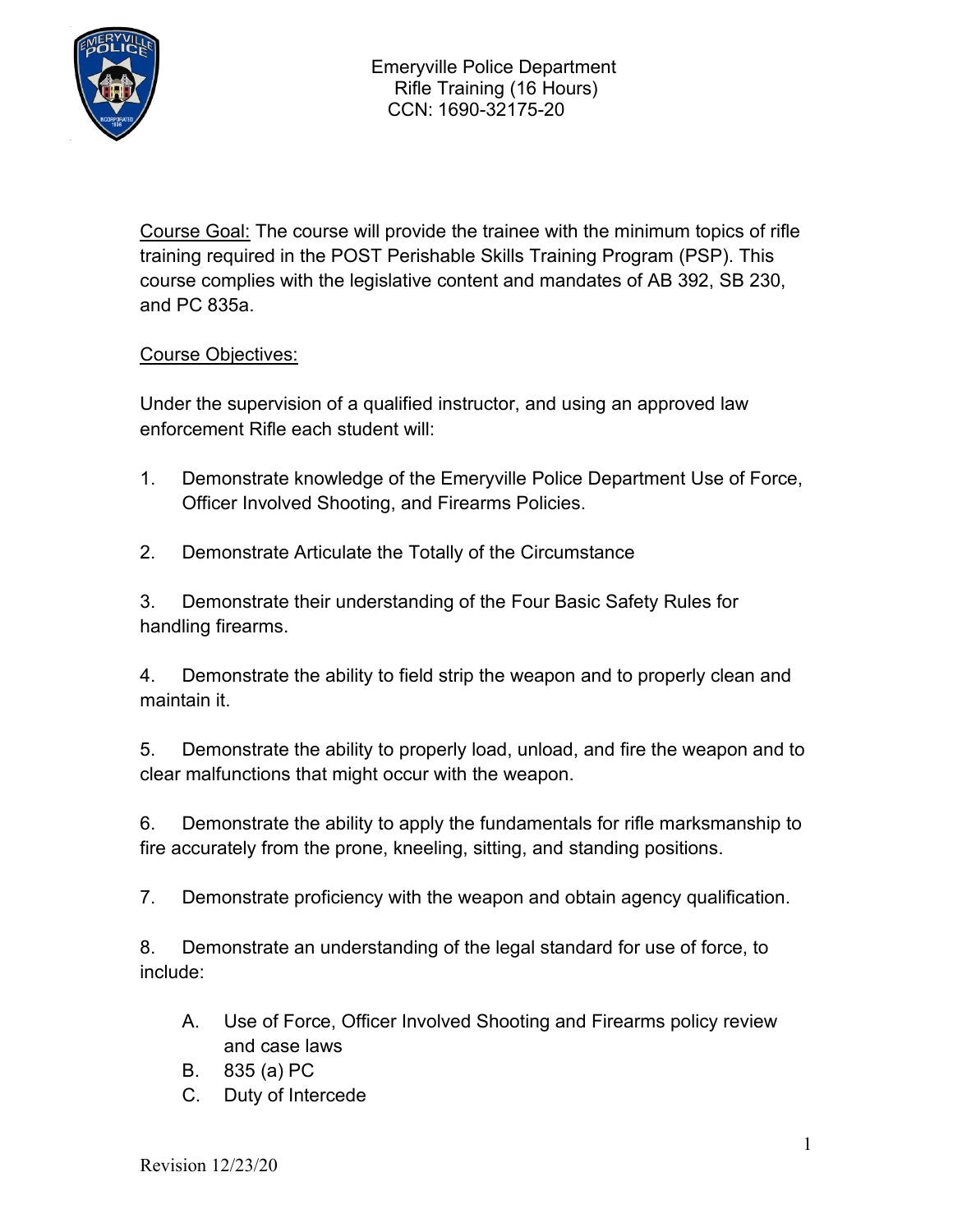

- D. Force Options and Force Continuum
- E. Imminent Treats
- F. Stress and Performance
- G. Totality of the Circumstances
- H. Environmental Considerations
- I. Time and Distance
- J. Subjects with mental illness and disabilities
- K. Suicide by Cop and Subjects Danger Only to Themselves
- L. Tactical Re-Positioning
- M. Drawing weapons
- N. Searching/Handcuffing Techniques
- O. Officer Handgun Retention
- P. De-Escalation Tactics
- Q. Rendering Medical Aid
- R. Report Writing and Articulation

4. Testing: Minimum standards of performance shall be tested by a Firearms Instructor observing the trainee during their performance to include the final qualification test. If the trainee does not meet minimum standards, as established by the presenter, remediation will be provided until the standard is met.

# Expanded Course Outline

- I) Course Administration
	- A) Class Roster
	- B) Course Goals, Objectives and Safety Policy
- II) Use of Lethal Force Policy and Legal Topics
	- A) Review and discuss current department policies
		- 1) Use of Force
		- 2) Firearms
		- 3) Officer Involved Shooting
		- B) Use of Deadly Force Guidelines

1) Deadly force - Any use of force that creates a substantial risk of causing death or serious bodily injury, including but not limited to the discharge of a firearm (Penal Code 835a).

a) An officer may use deadly force to protect him/herself or others from what he/she reasonably believes is an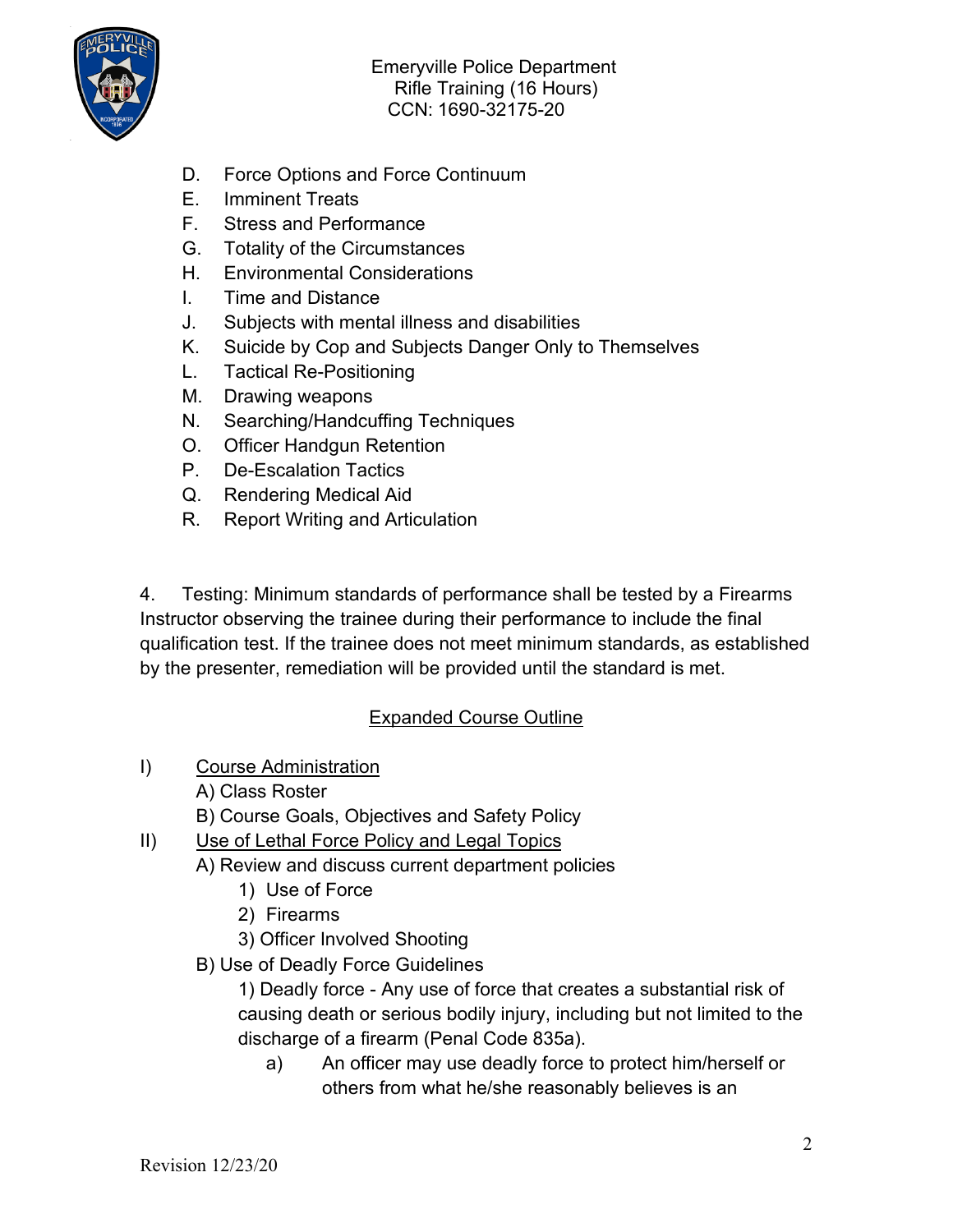

imminent threat of death or serious bodily injury to the officer or another person.

- b) An officer may use deadly force to apprehend a fleeing person for any felony that threatened or resulted in death or serious bodily injury, if the officer reasonably believes that the person will cause death or serious bodily injury to another unless immediately apprehended.
- c) Where feasible, the officer shall, prior to the use of force, make reasonable efforts to identify themselves as a peace officer and to warn that deadly force may be used.
- 2) Shooting at moving vehicles
	- a) An officer should only discharge a firearm at a moving vehicle or its occupants when the officer reasonably believes there are no other reasonable means available to avert the threat of the vehicle, or if deadly force other than the vehicle is directed at the officer or others.
- 3) De-escalation
	- a) Time and Distance: Do I need to act immediately?
	- b) Additional resources: Are there additional resources that could help resolve this situation?
	- c) Less lethal options: What options/tools are available?
	- d) Desired Outcome: What am I trying to achieve?
	- e) Have we exhausted available options?
- C) Duty to Intercede
	- 1) Any Officer present and observing another Officer using force that is clearly beyond that which is objectively reasonable under the circumstances shall, when in a position to do so, intercede to prevent the use of unreasonable force.
- D) Use of Force Documentation
	- 1) Any use of force by a member of this department shall be documented promptly, completely, and accurately in an appropriate report, depending on the nature of the incident.
	- 2) The Officer should articulate the factors perceived and why he/she believed the use of force was reasonable under the circumstances.
	- 3) BWC activation, "Early and Often"
	- 4) Supervisor notification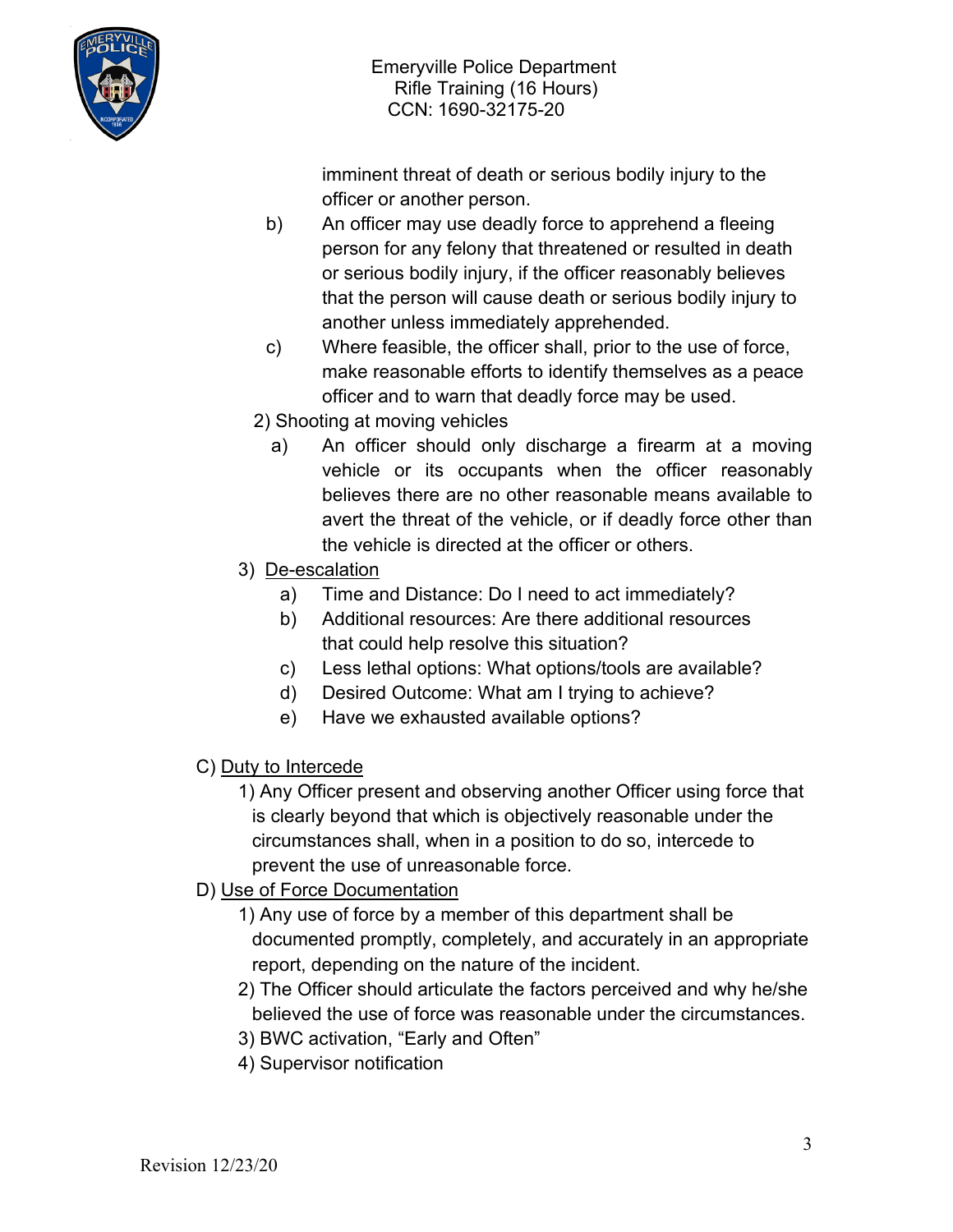

- E) Reasonable Force Standard
- 1.Graham v. Connor
- a. 835(a) P.C.
- 1. Circumstances where Peace Officers may use force
	- Any peace officer who has reasonable cause to believe that the person to be arrested has committed a public offense may use objectively reasonable force to effect an arrest, to prevent escape, or to overcome resistance.
- 2. Reasonable Officer/Totality of the Circumstances
	- The decision by a Peace Officer to use force shall be evaluated from the perspective of a reasonable officer in the same situation. Based on the totality of the circumstances known to or perceived by the officer at the time rather than with the benefit of hindsight. Totality of the circumstances shall account for occasions when officers may be forced to make quick judgments about using force.
- 3. Respect of human life
	- The authority to use physical force is a serious responsibility that shall be exercised judiciously and with respect for human rights and dignity and for the sanctity of every human life. Every person has a right to be free from excessive use of force by officers acting under color of law.
- 4. Persons with disabilities
	- Individuals with physical, mental health, developmental, or intellectual disabilities are significantly more likely to experience greater levels of physical force during police interactions, as their disability may affect their ability to understand or comply with commands from peace officers. It is estimated that individuals with disabilities are involved in between one-third and one-half of all fatal encounters with law enforcement.

# F) Duty to Intercede

## 1. Observing-

SB 230 – A requirement that an Officer intercede when present and observing another Officer using force that is clearly beyond that which is necessary, as determined by an objectively reasonable Officer under the circumstances,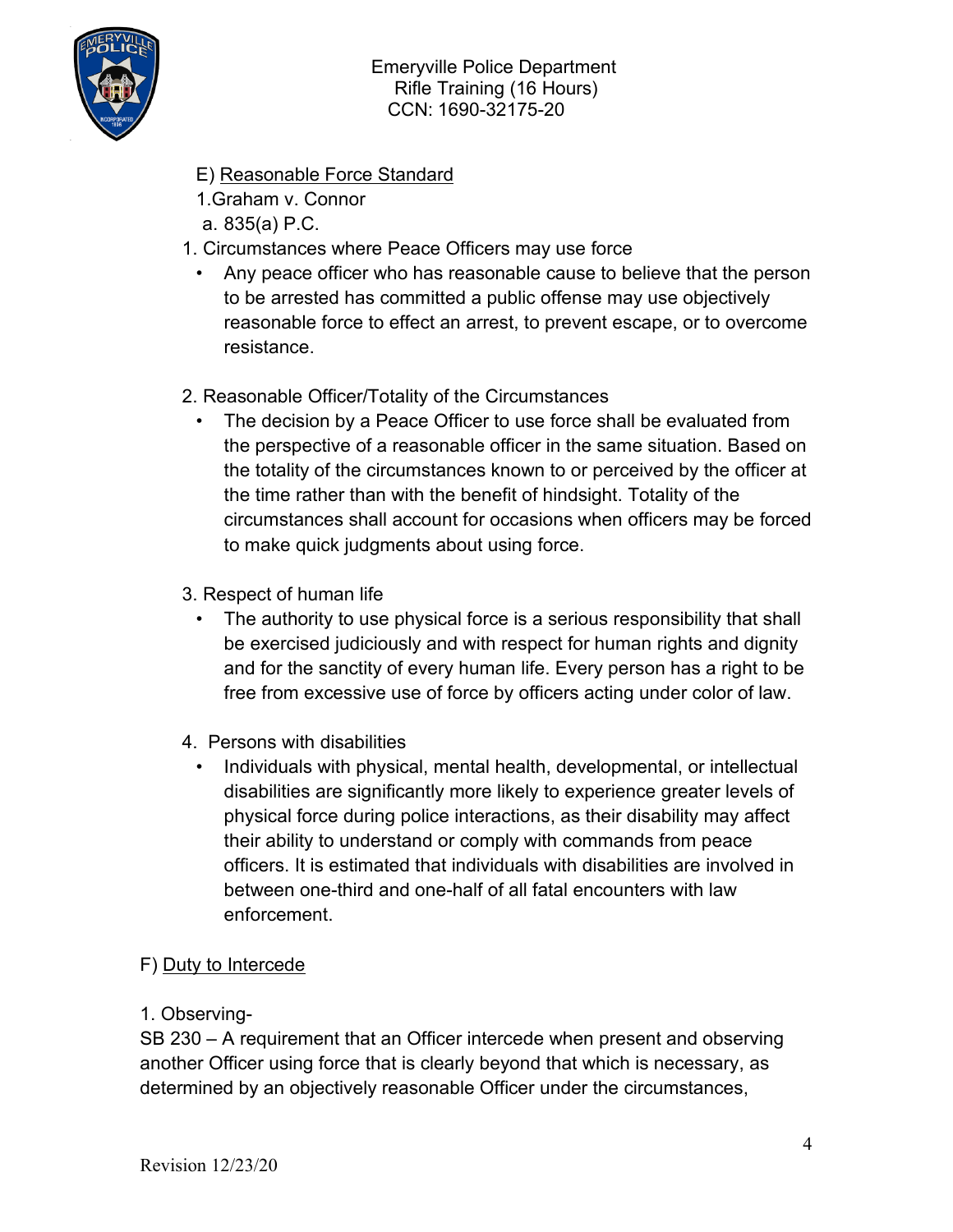

considering the possibility that other Officers may have additional information regarding the threat posed by a subject.

# 2. Supervisor notification -

SB 230 – A requirement that Officers report potential excessive force to a supervising Officer when present and observing another Officer using force that the Officer believes to be beyond that which is necessary, as determined by an objectively reasonable officer under the circumstances based upon the totality of information known to the Officer.

## G) Supervisors Responsibilities

a. Ensuring the Use of Force evaluation steps are completed per Use of Force General Order after force is applied.

- b. Citizen complaints
- c. IA reporting and tracking IA PRO and Blue team
- d. State Required Reporting /Department of Justice Reporting
- e. Use of Force committee

## H) Medical Assistance

SB 230 - A requirement that Officers promptly provide, if properly trained, or otherwise promptly procure medical assistance for persons injured in a use of force incident, when reasonable and safe to do so.

- 1. Evaluation
- 2. C.A.B and emergency wound care
- 3. Medical Staging
- 4. Evidence Documentation

## III. Force Options and De-Escalation

SB 230 - Officers utilize de-escalation techniques, crisis intervention tactics, and other alternatives to force when feasible.

- A. Force Options
	- 1. Visual Presence
	- 2. Use of available resources
	- 3. Command Presence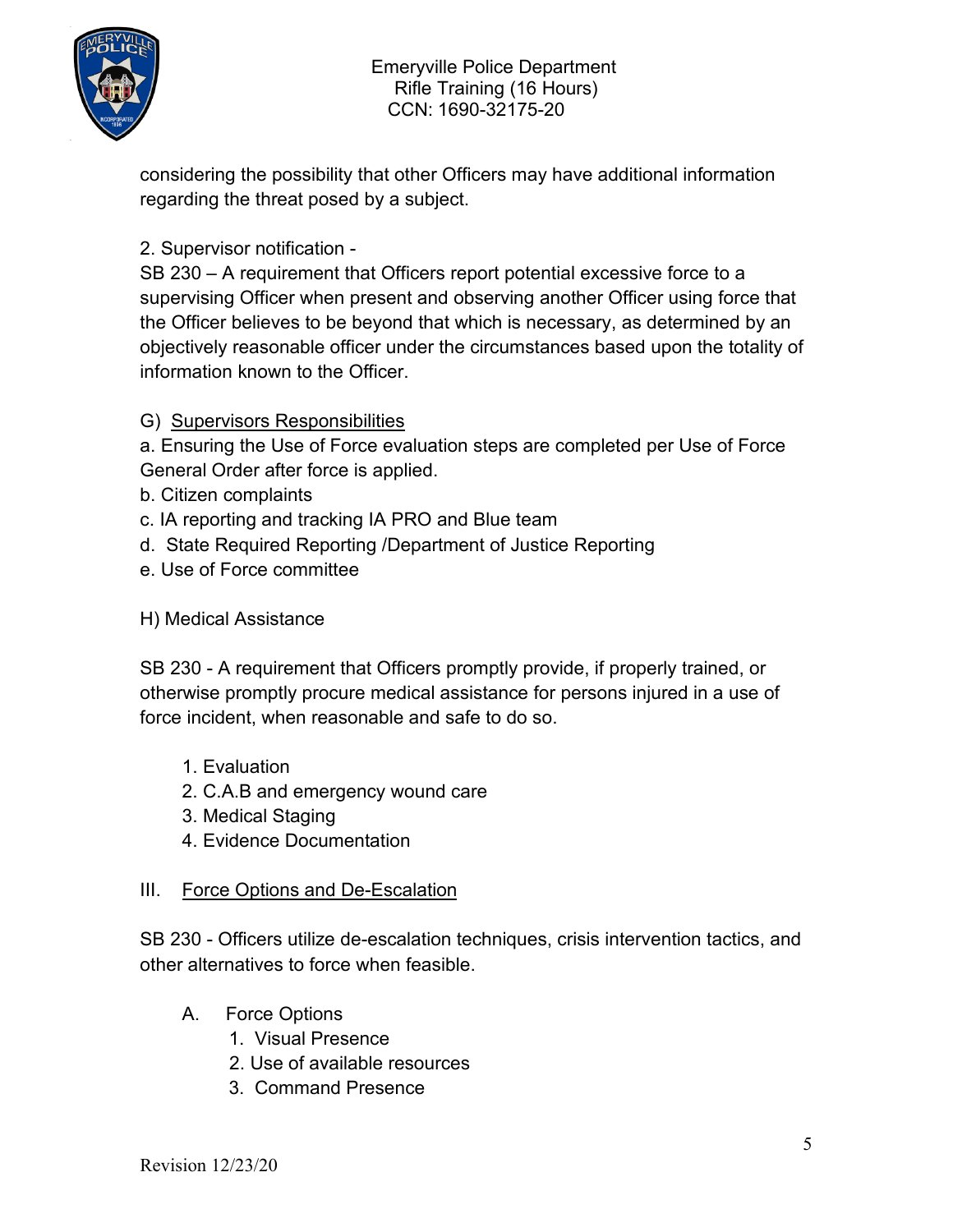

- 4. Verbal Command
- 5. Personal Body Weapons
- 6. Impact Weapons, OC, Taser (Transitioning)
- 7. Restraint Devices
- 8. Lethal Force
- 9. Imminent Threat
- 10. Environmental Factors
- 11. Totality of Circumstances

SB 230 - A requirement that Officers consider their surroundings and potential risks to bystanders, to the extent reasonable under the circumstances, before discharging a firearm.

- B. De-escalation
	- 1. Self-Control and Situation awareness
	- 2. Effective Communication skills that offer solutions with no force
	- 3. Proper scene assessment (Using cover, time, and distance to assist with scene management)
	- 4. Gaining voluntary compliance
	- 5. Use of available resources, Crisis Intervention Officers, Mobile Crisis Team, medical professionals, translation services,
	- 6. Un-bias policing, cultural competency, and stigmas

## C. Dispatcher Contribution

- 1. Information Gathering
- 2. History
- 3. Recourses
- 4. Dispatch De-escalation
- D. Force Continuum
	- 1. Cooperative
	- 2. Passive or Low-Level Resistance
	- 3. Active Resistance or Assaultive Behavior
	- 4. Life Threating Assault or likely to cause great bodily harm
	- 5. Deadly Force Guidelines
	- 5. Articulation of Totality of the Circumstance
	- 6. BWCs
	- 7. Evidence Gathering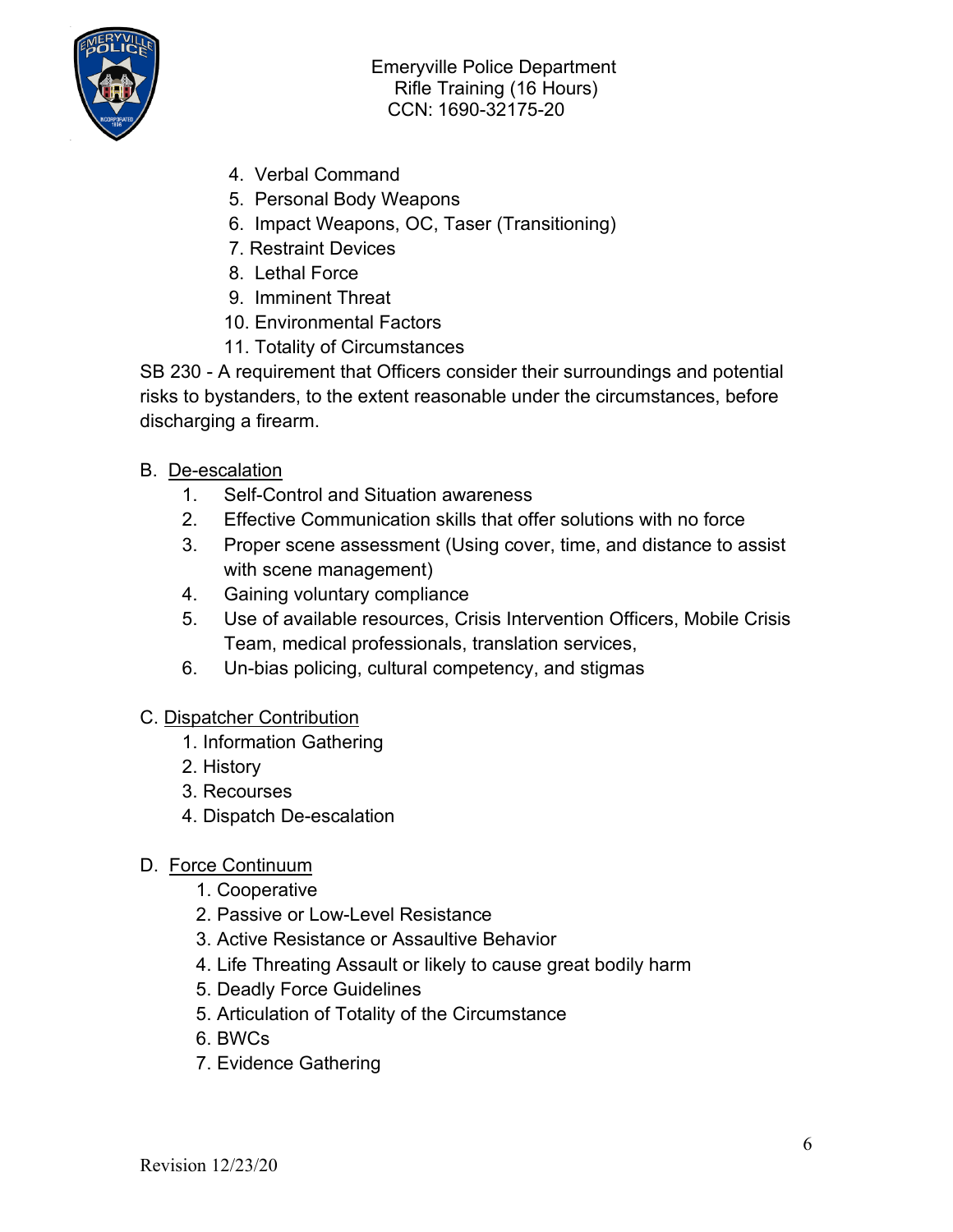

# REQUIRED CONTENT

Commission Regulation 1081

- (1) Law Update
- (2) Review of Use of Force Issues, Agency Policies, and Mission
- (3) Safety Issues
- (4) Nomenclature, Specifications, and Capabilities
- (5) Firearm Care, Breakdown, and Cleaning
- (6) Tactical Considerations
- (7) Skill Development and Qualification

#### I. COURSE INTRODUCTION

- A. Instructors to request all rifles be cased or grounded
- 1. Any loaded weapons to be identified and cleared by instructors
	- a. Introducing students to the PUSH-PULL-TILT-RACK concept
	- b. The Student will learn this procedure as the basic operating drill, for preparing the patrol rifle for live fire:

1) PUSH the magazine into the magazine well, cartridge nose in the direction of the muzzle, straight up until an audible "click" is heard

2) PULL on the magazine to ensure it is inserted/locked into position

3) TILT the rifle to the side and downward (for gravity assist when the bolt is released forward)

4) RACK the charging handle to the rear and release to allow the strength of the buffer spring to close the action.

5) Place the selector on SAFE

#### B. INTRODUCTIONS and COURSE REGISTRATION

- 1. Instructors should state the following:
	- a. Time in law enforcement
	- b. Time in firearms training
	- c. Specialty training and assignments
- C. Use of Lethal Force Policy
	- 1. Review and discuss current department policies
		- a. Use of Force
		- b. Firearms and Rifle Policy
	- 2. Discuss the circumstances of the Use of Deadly Force

a. Deadly force - Any use of force that creates a substantial risk of causing death or serious bodily injury, including but not limited to the discharge of a firearm (Penal Code 835a).

b. An officer may use deadly force to protect him/herself or others from what he/she reasonably believes is an imminent threat of death or serious bodily injury to the officer or another person.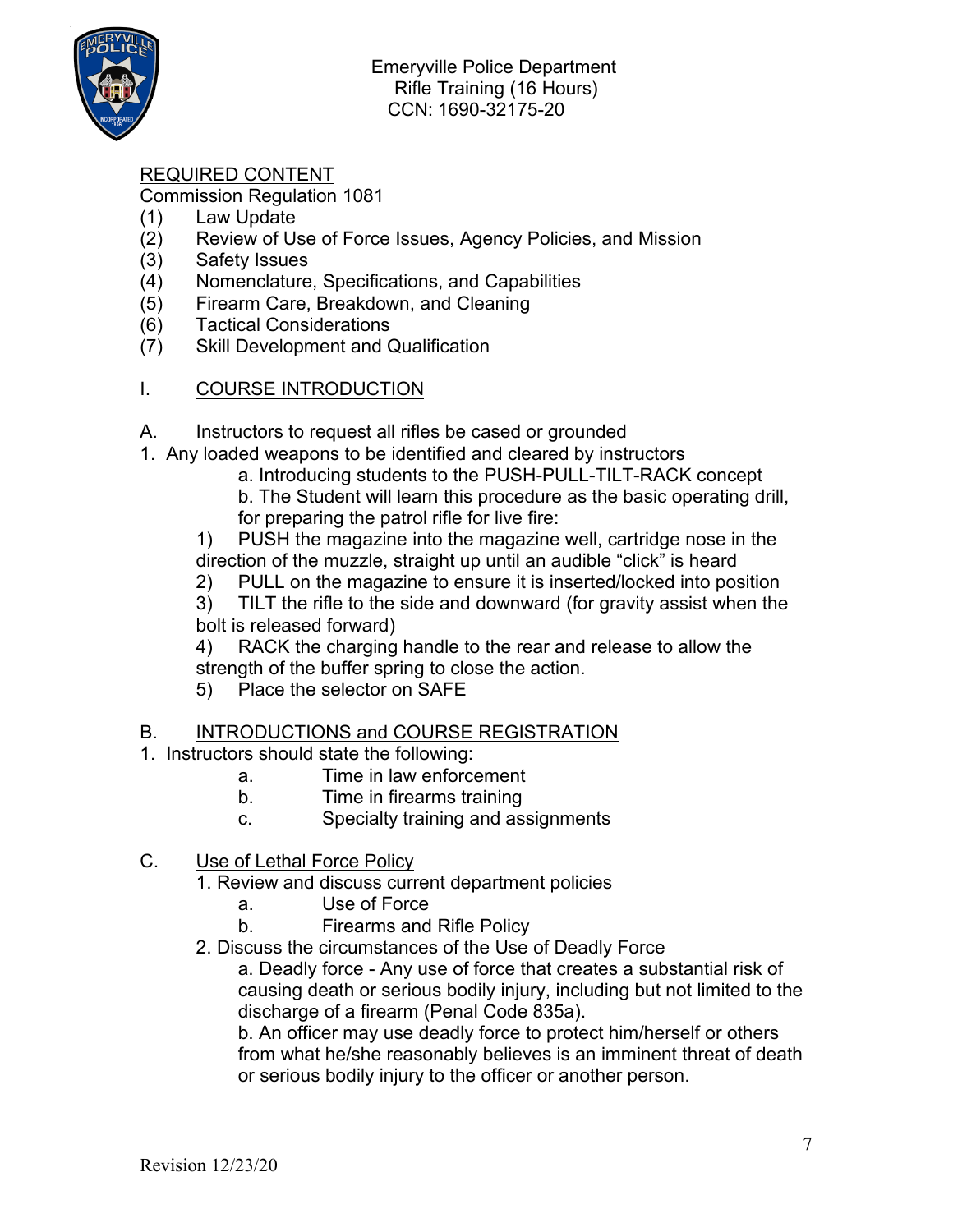

c. An officer may use deadly force to apprehend a fleeing person for any felony that threatened or resulted in death or serious bodily injury, if the officer reasonably believes that the person will cause death or serious bodily injury to another unless immediately apprehended.

d. Where feasible, the officer shall, prior to the use of force, make reasonable efforts to identify themselves as a peace officer and to warn that deadly force may be used.

2. Shooting at moving vehicles (Policy 300.4.1)

a. An officer should only discharge a firearm at a moving vehicle or its occupants when the officer reasonably believes there are no other reasonable means available to avert the threat of the vehicle, or if deadly force other than the vehicle is directed at the officer or others.

3. De-escalation

a. Time and Distance: Do I need to act immediately?

b. Additional resources: Are there additional resources that could help resolve this situation.

- c. Less lethal options: What options/tools are available?
- d. Desired Outcome: What am I trying to achieve?
- e. Have we exhausted available options?
- 4. Medical Duty to render aid
- 5. Discuss the Duty to Intercede (Policy 300.2.1)
	- a. Any Officer present and observing another Officer using force that is clearly beyond that which is objectively reasonable under the circumstances shall, when in a position to do so, intercede to prevent the use of unreasonable force.
- 6. Use of Force Documentation (Policy 300.5)

a. Any use of force by a member of this department shall be documented promptly, completely and accurately in an appropriate report, depending on the nature of the incident.

b. The Officer should articulate the factors perceived and why he/she believed the use of force was reasonable under the circumstances.

- 7. BWC activation, "Early and Often" (Policy 425)
- D. SAFETY DISCUSSION
	- 1. Firearms Safety Rules (\*3):
		- a. Rule 1: All guns are always considered loaded and should be treated as such.
		- b. Rule 2: Keep the muzzle pointed in a safe direction.
		- c. Rule 3: Keep your finger off the trigger and out of the trigger guard until ready to fire.
		- d. Rule 4: Be sure of your target and beyond.
	- 2. Other Safety Considerations (\*3):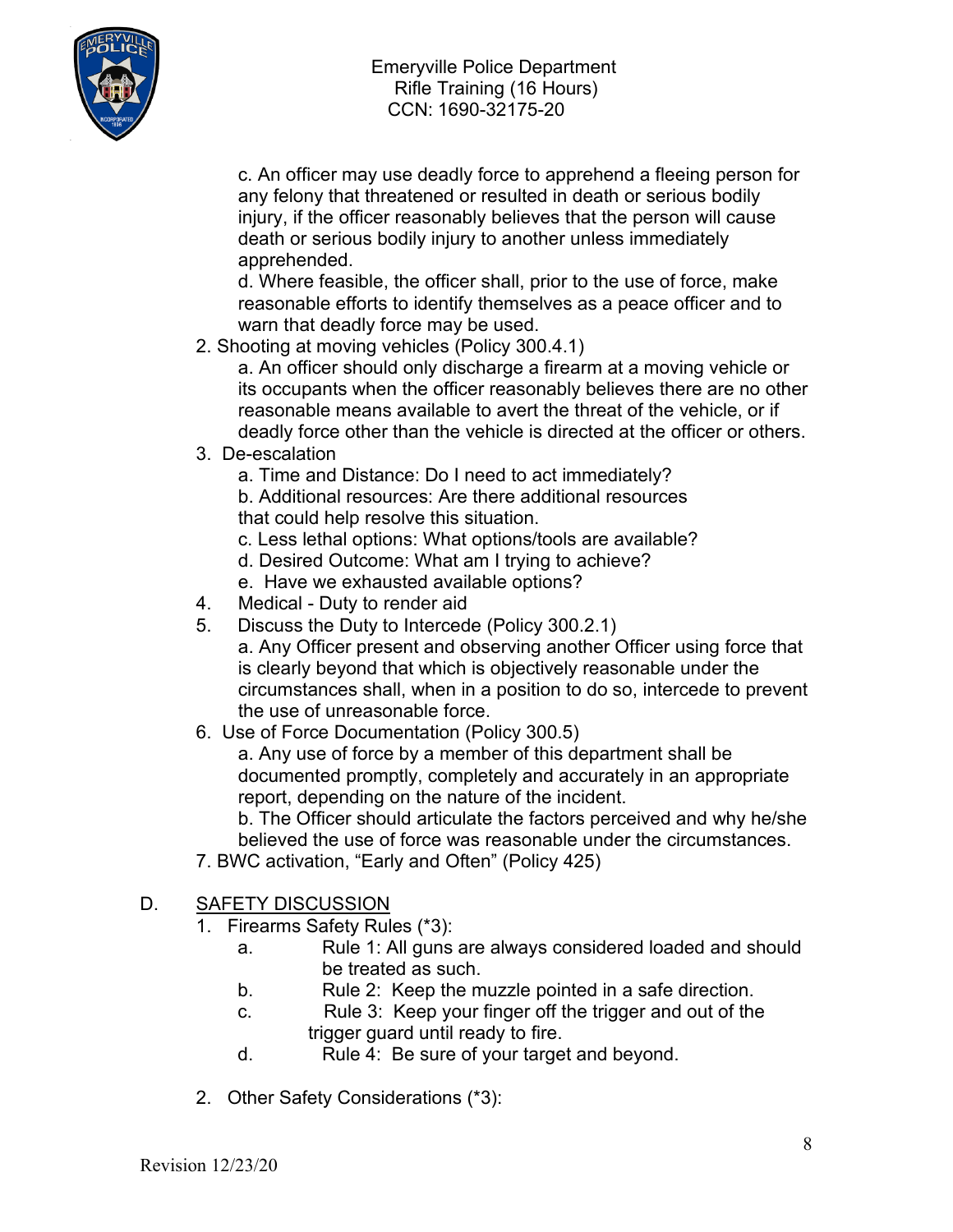

- a. Safety is everyone's responsibility. Should anyone see an unsafe condition; they should immediately bring it to the attention of the group.
- b. If a student "sweeps", "covers", or "lasers" anybody with the muzzle of his/her rifle, s/he will be warned the first time, and EXPELLED from the course for a second violation.
- c. Anyone may call a "Cease Fire!" at any time!
- d. No live ammunition is allowed in the classroom at any time!
- e. All student rifles must have a safety device installed at all times except for live firing of ammunition and maintenance.
- f. It is preferred that all instructors utilize "blue" or "red" plastic rifles/pistols for demonstration purposes. When teaching a technique that requires the actual cycling of a weapon, a real weapon will only be used after a safety device has been installed.
- g. Safety Policy will be given as a handout to each student.

#### E. BACKGROUND / COURSE EXPECTATIONS

- 1. All students SHOULD be able to meet the following expectations:
	- a. SAFETY AT ALL TIMES
	- b. Students should ALREADY be proficient in the use of the police pistol
	- c. Be able to identify all major parts of the rifle
	- d. Have a basic understanding of the rifle's inherent capabilities
	- e. Demonstrate proficiency in loading, unloading, clearing of malfunctions, and firing the rifle
	- f. Demonstrate proficiency in disassembly (field-stripping) and assembly of the rifle
	- g. Demonstrate proficiency in the safe carrying, retaining and controlling the rifle via the use of the rifle sling (3-point slings and variants strongly recommended)
	- h. Demonstrate proficiency in transitioning from rifle to pistol, and from the pistol back to the rifle
	- i. Demonstrate proficiency in the use of the flashlight in tandem with the rifle
	- j. Demonstrate proficiency with the use of the rifle at night or low-light conditions
	- k. The ability to pass the FBI Rifle Qualification Course with 80%

2. The Lead Instructor will advise the students that this course is designed to provide fundamental safety and operating techniques for the AR15 variant patrol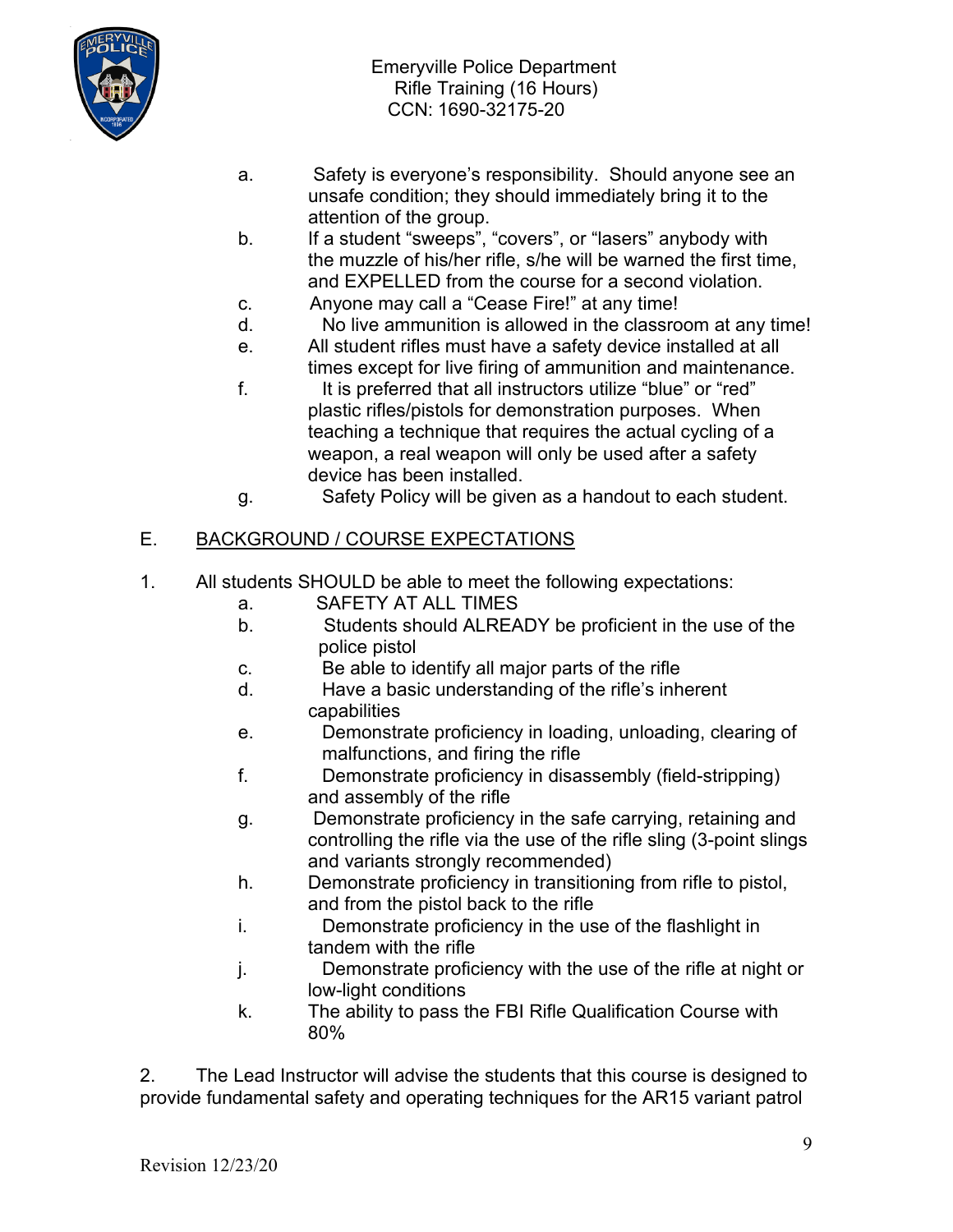

rifle. This basic course is not a SWAT Rifle Course and NOT an Advanced Rifle Course.

# F. LEGAL UPDATE (\*1**)**

1. Penal Code 32610(b) (\*1)

a. Course discussions will include all legislation as well as legal requirements, aspects and implications associated with possession and use of patrol rifles for law enforcement

2. Penal Code 33220(b) (\*1)

a. The course will satisfy the POST 1081 Minimum Standards for the Rifle Course Part II – 16 Hours

# G**.** PURPOSE OF THE PATROL RIFLE (\*2):

1. The Patrol Rifle's history in law enforcement.

2. Advantages / Disadvantages of the Patrol Rifle vs. Pistol minimally to include.

- a. Size pros and cons
- b. Concealment
- c. Accuracy
- d. Distance
- e. Firepower (defined as magazine capacity)
- f. Barrier / Soft Body Armor Penetration and

3. Patrol Rifle ammunition tends to over-penetrate LESS in objects than pistols round do.

- 4. Patrol Rifle ammunition tends to expand / fragment more dramatically and consistently, without over-penetration!
- H. NOMENCLATURE **-**Students will be able to identify, verbally and by sight, the following parts of the rifle:
	- 1. Upper receiver group:
		- a. Rear sight
		- b. Front sight
		- c. Hand guards
		- d. Charging handle
		- e. Ejection port
		- f. Dust cover
	- 2. And the following if present:
		- a. Forward assist
		- b. Carrying handle
		- c. Brass deflector
	- d. Flash suppressor
- 3. Lower receiver group: Stock, trigger group, selector lever, magazine well, magazine release, bolt lock, bolt release, and takedown pins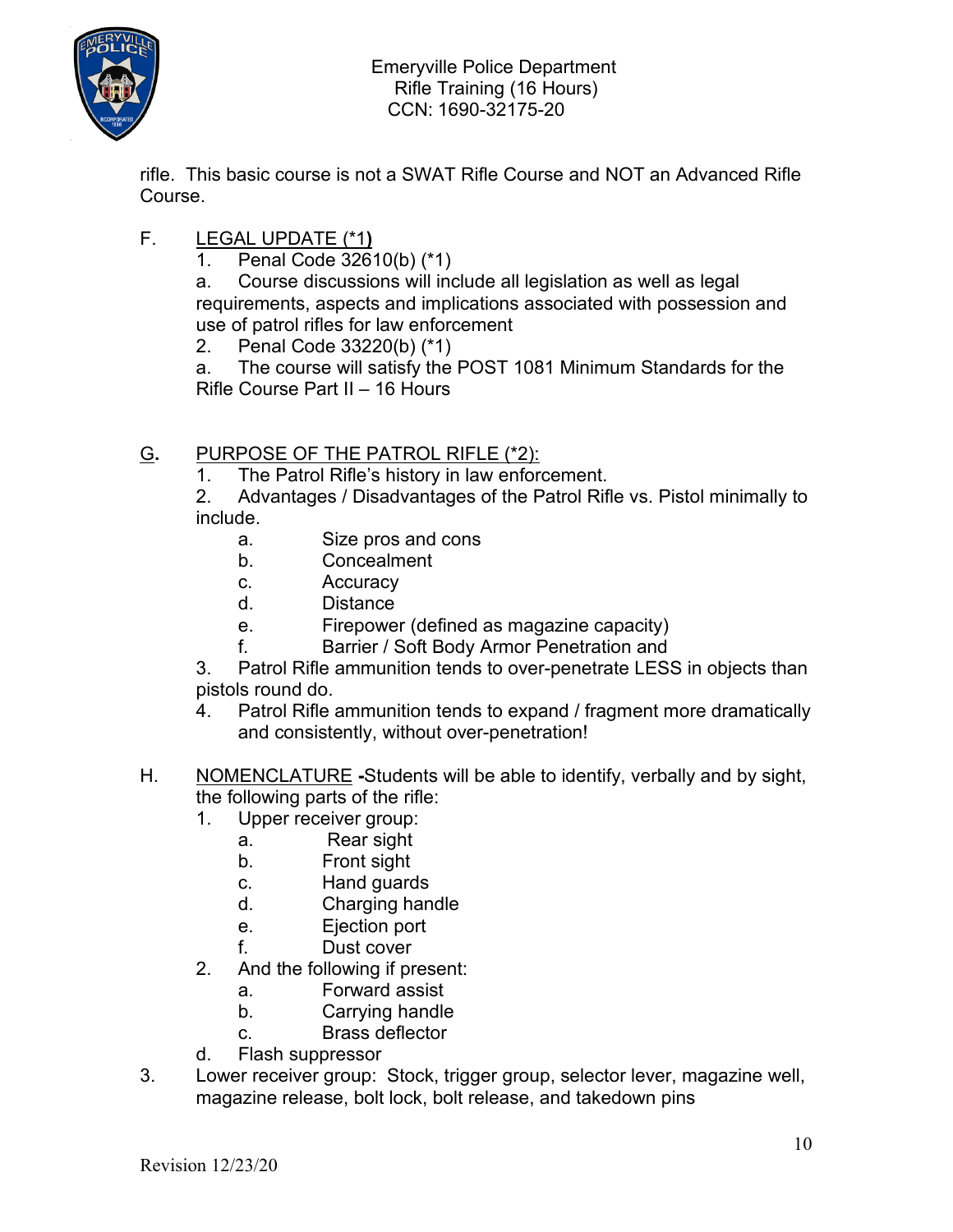

- 4. Bolt carrier group:
	- a. Bolt, bolt carrier
	- b. Gas key
	- c. Firing pin,
	- d. Firing pin retaining pin,
	- e. Cam pin
	- f. Ejector, and extractor
- 5. Magazine: Body, floor plate, follower, and spring.
- I. USE OF THE FLASHLIGHT DISCUSSION
- 1. Students will be familiar with the following techniques:
	- a. Flashlight Mounted on Rifle
	- b. Non-mounted Flashlight / Rifle Techniques
	- c. Side button Flashlight activation
	- d. Rear button Flashlight activation
- J**.** FIREARM CARE -DISASSEMBLY / REASSEMBLY / CLEANING (FIELD STRIPPING) (\*5)
	- 1. Removal of Bolt Carrier Group from Upper/Lower Receiver Groups:
	- a. Remove Magazine.
	- b. Lock bolt to the rear.
	- c. Safety engaged.
	- d. Mechanically, Visually, and Physically (MVP) inspect the empty chamber, ejection port, and magazine well.
	- e. Release bolt forward.
	- f. Push rear disassembly pin.
	- g. Pull charging handle to the rear.
	- h. Capture the bolt carrier group.
- 2. Disassembly of Bolt Carrier Group:
	- a. Remove the firing pin retaining pin.
	- b. Pull the firing pin out.
	- c. Rotate the cam pin 90 degrees and pull out.
	- d. Pull bolt from bolt carrier.
- 3. Cleaning / Lubricating of Weapon (\*5):
	- a. Clean and lightly lubricate barrel using rods, brass brush, and patches.
	- b. Clean barrel chamber using chamber brush and patches.
	- c. Clean exterior of weapon with rag and light oil can be used if needed.
	- d. Clean and lightly oil all parts of bolt carrier group using brass brush, patches, and/or a rag.
- 4. Re-Assembly of Bolt Carrier Group: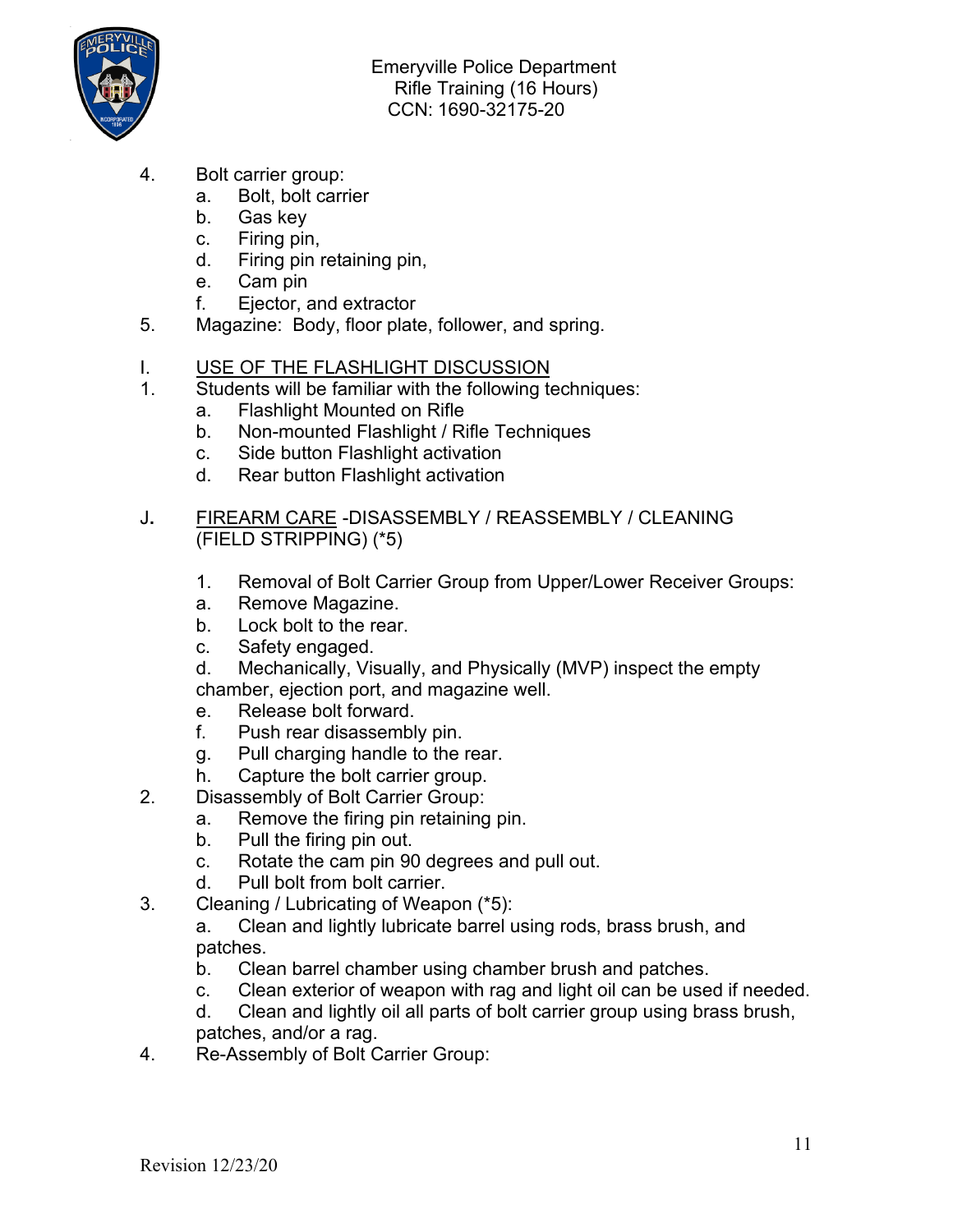



a. Insert bolt into bolt carrier. While holding bolt carrier in the hand, turn and face bolt towards your face. Rotate bolt so the extractor is in roughly the 10 o'clock position.

b. Insert cam pin and rotate 90 degrees.

c. Insert firing pin. Press on back of firing pin to ensure it is fully inserted. (This will cause major problems if it is not!)

d. Insert firing pin retaining pin.

e. Holding onto bolt carrier, "snap" the entire mechanism so the bolt moves to its most forward position. (This is known as "cam snap" and is needed to insert the bolt carrier group back into the upper receiver group.

5. Re-Assembly of Weapon:

a. Turn upper receiver so the top of the weapon is facing the floor, barrel is parallel with the floor.

b. Insert charging handle (if removed) and pull out roughly 2-3 inches.

c. Perform "cam snap" with bolt carrier group and insert into upper receiver group with bolt facing barrel (forward) and gas key inserted into the charging handle.

d. Push bolt carrier and charging handle forward until the charging handle "clicks" into place.

e. Ensure hammer is cocked.

f. Connect upper receiver to lower receiver and push in takedown pins.

6. Function Check WITH EMPTY WEAPON

a. Charge weapon and place on "safe." Pull trigger – nothing should happen.

b. Charge weapon and place on "fire" (semi-automatic). Pull trigger – hammer should fall. Keeping trigger pulled to rear, cock weapon again and slowly release trigger. Noticeable trigger reset should be heard and felt.

## K. GUN HANDLING / SLINGS / "The Combat TRIAD"

- 1. "The SLING is to the RIFLE, what the HOLSTER is to the PISTOL".
- 2. THE USE OF THE 3-POINT SLING IS STRONGLY ENCOURAGED

3. The Student is introduced to the meanings of the following SAFETY terms:

- a. "TOTALLY SAFE"
- b. "Let 'em Hang!"
- 4. The 2-POINT SLING IS DISCOURAGED; however, for those students, who must use ONLY what he/she is issued – the 2-POINT sling must be used ONLY in the recommended and prescribed manner

a. DISADVANTAGES of the 2-POINT sling:

- 1. Not secured to the body during reloads
- 2. Pistol must be fired one-handed during transitions
- 3. Requires slinging or abandonment for two-handed pistol reloading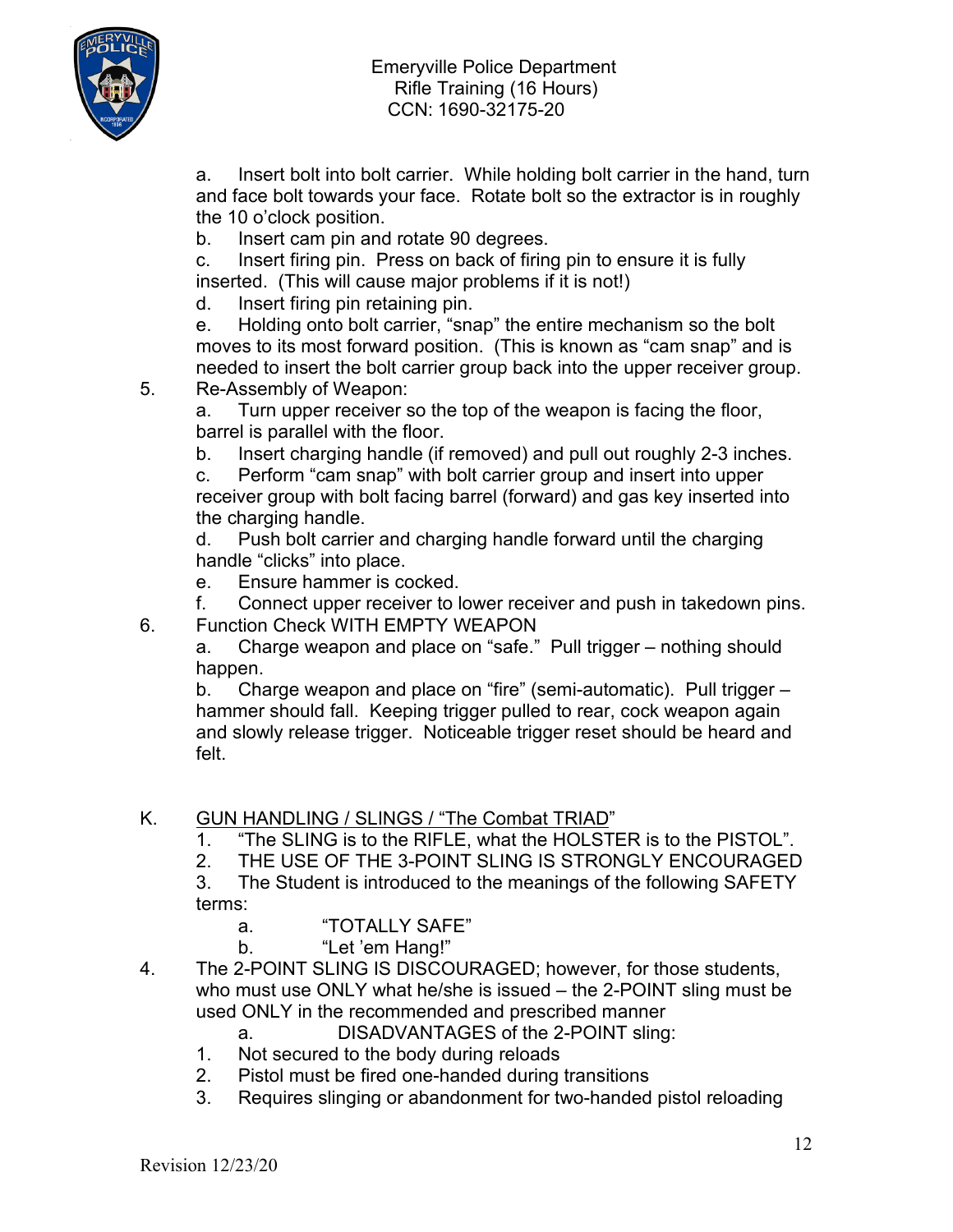

- 4. The Student will become familiar with "The Combat Triad" (\*6)
	- a. Mindset
	- b. Marksmanship
	- c. Gun Handling

5. The Student will be familiar with the following gun handling positions / protocols:

- a. Low Ready
- b. Guard Position
- c. "Do you have the rifle?  $-1$  have the rifle!"

#### L. BALLISTICS / TRAJECTORIES OVERVIEW (\*4) .

- 1. BALLISTICS: The standard 55-grain Full Metal Jacket (FMJ) is sensitive to speed, and needs to go no slower than 2650 feet per second (fps) at the muzzle to maximize terminal ballistic potential.
- 2. BARRELS SHORTER THAN 16 INCHES overall are DISCOURAGED, as special ammunition must be used to maintain accuracy, penetration, and fps.
- 3. TWIST RATES AND BULLET WEIGHTS:

a. Rifle barrels with a twist rate of 1 rotation in 14 inches or SLOWER should use bullets NO HEAVIER than 55 grains – as tumbling (destabilization) may occur.

b. Rifle barrels with a twist rate of 1 rotation in 7 inches or FASTER should use bullets NO LIGHTER than 55 grains – as the bullet may come apart (pre-fragment) before striking the target.

c. Students should consult their Department Armorers or Firearms Instructors on any of these policy issues. Ballistic tip bullets, such as the Silvertip and TAP Round may be mentioned.

4. TRAJECTORY (Arc of Flight for projectile):

a. As to the trajectory of the .223 Remington/5.56 NATO, the initial intersection at 50 yards is essentially the same point of impact at the secondary intersection at 200 yards.

b. While there is a nominal difference in the point of impact of approximately 1-3 inches, between 50 and 250-yards, this small difference is acceptable for the police mission.

5. Sporting Arms and Ammunition Manufacturers' Institute (SAAMI) vs. NATO: NATO chambers will take SAAMI ammunition, but NATO ammunition does not function well in SAAMI chambers.

#### M. MARKSMANSHIP FUNDAMENTALS (\*6)

- 1. Discuss the following fundamentals:
- a. Eye Dominance Exercise: The rifle should be shouldered on the same side as the dominant eye.
- b. Sight Alignment: The relationship between the rear and front sights.
- c. Sight picture: The front sight needs to be CLEAR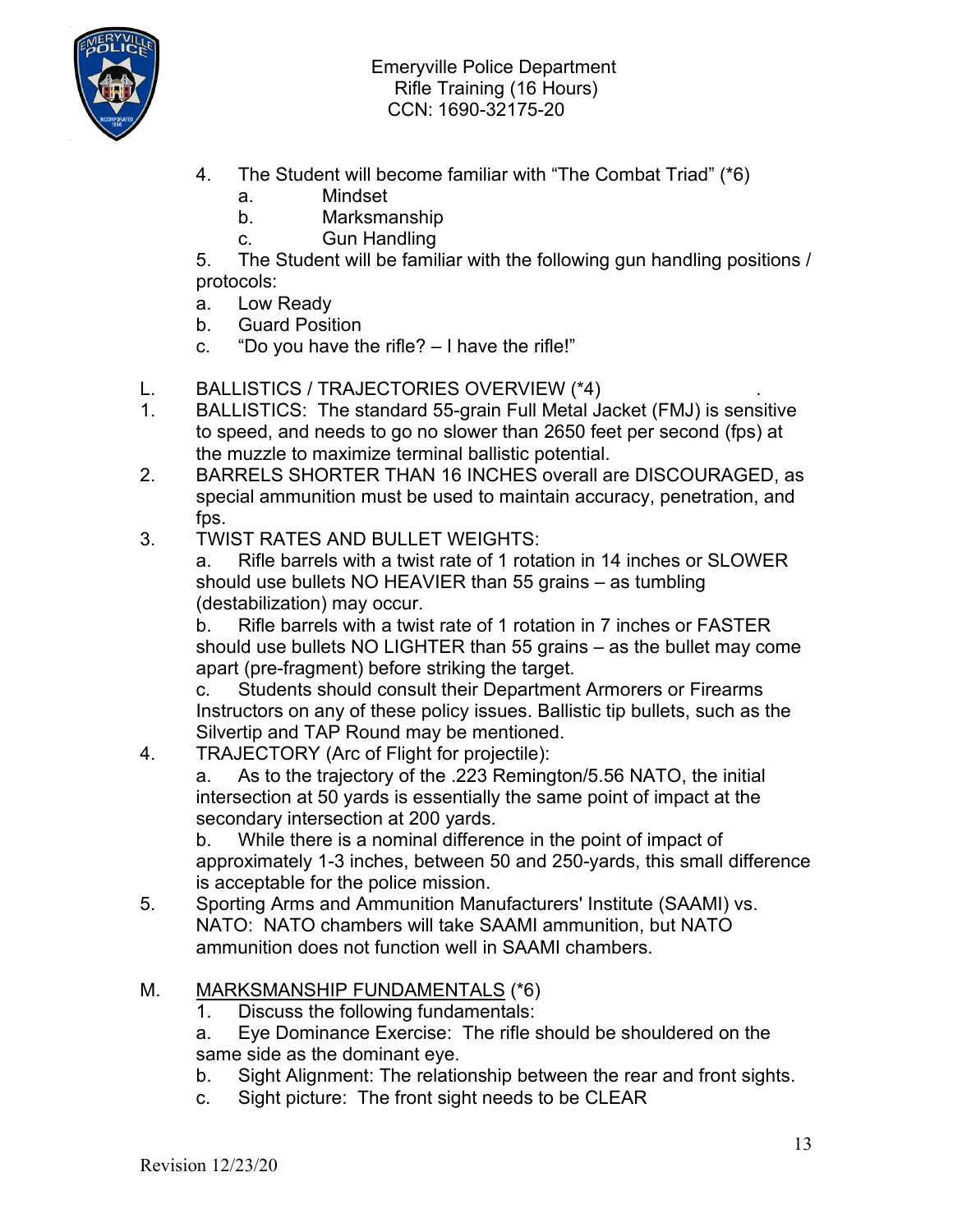

- d. Trigger Squeeze: Constant pressure to the rear of the gun using just the PAD of the index finger – where the center of the index fingerprint is found.
- e. Follow-Through: Maintaining sight alignment and sight picture until the shot is complete.
- 2. BRASS: To help maximize rifle accuracy, use the following acronym.
	- a. Breathe (hold it, then exhale slowly)
	- b. Relax
	- c. Aim
	- d. Squeeze (prelude to TRIGGER RESET done now)
	- e. Surprise! (Break of trigger)
- 3. Zeroing Briefing:
	- a. Move the rear sight in the same direction as the bullet.
	- b. If electronic/optical sights are to be used, the sight's reticle should be moved in the direction of the bullet impact.

c. If the front sight is to be moved, it moves in the OPPOSITE direction of the bullet impact.

# N. LOADING, UNLOADING & CLEARING PRACTICAL<br>1. LOADING

- 1. LOADING
	- a. Magazines
		- 1) The follower of the magazine has a simulated round of ammunition molded into it. Ammunition should be inserted into the magazine so it faces the same direction of the molded piece.
		- 2) Ammunition should be placed in from the top and pushed squarely downward.
		- 3) Advise on loaders and stripper clips
		- 4) 28 rounds in a 30 round magazine.
	- b. PUSH-PULL-TILT-RACK

1) PUSH the magazine into the magazine well, cartridge nose in the direction of the muzzle, straight up until an audible "click" is heard

- 2) PULL on the magazine to ensure it is inserted/locked into position
- 3) TILT the rifle to the side and downward (for gravity assist when the bolt is released forward)
- 4) RACK the charging handle to the rear and release to allow the strength of the buffer spring to close the action.
- 5) Place the selector on SAFE
- 2. UNLOADING / CLEARING
	- a. Place the selector on SAFE
	- b. PRESS the magazine release and REMOVE the magazine
	- c. RACK the charging handle but DO NOT RELEASE IT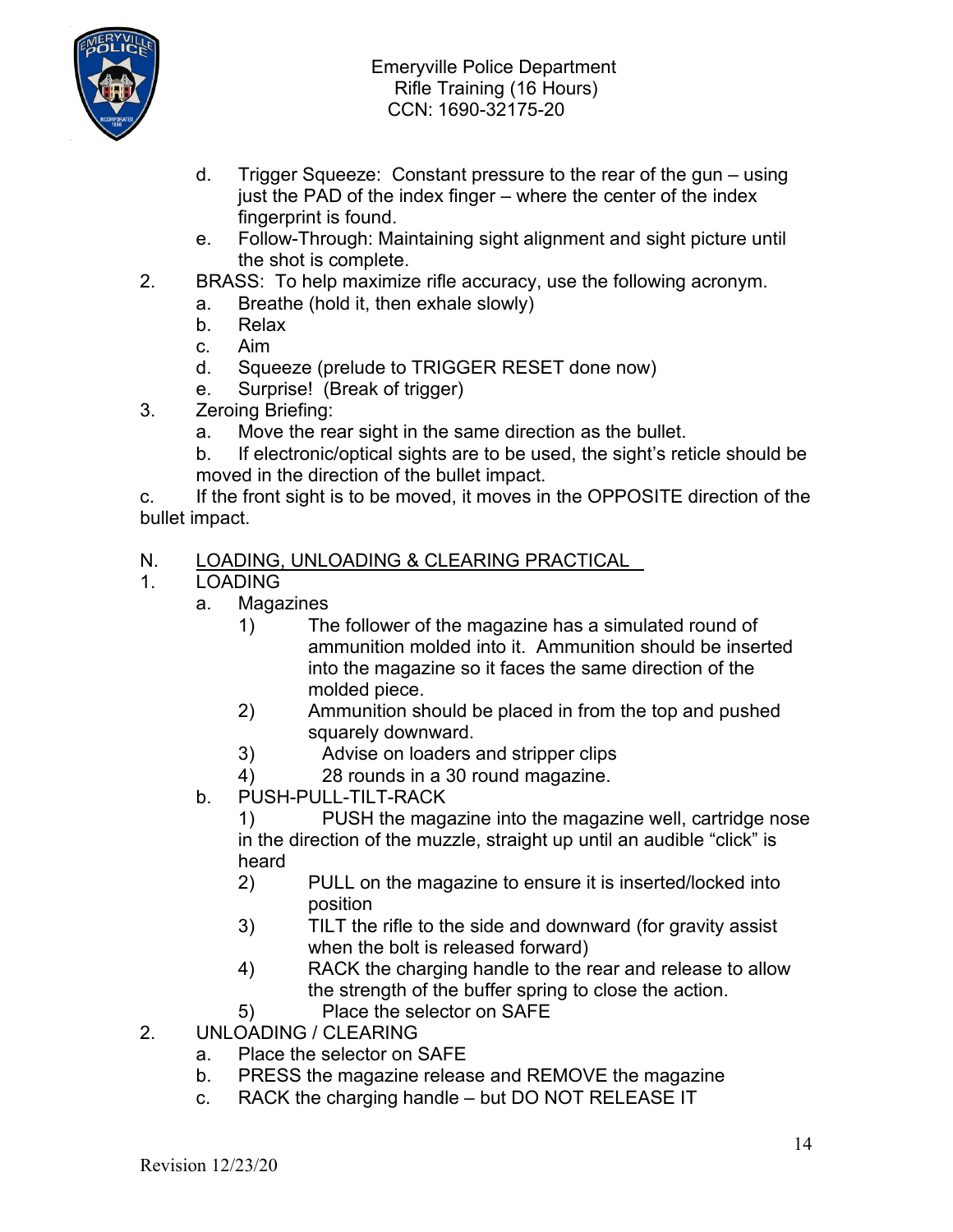

- d. PRESS the bolt stop button release the bolt SLOWLY locking it **OPEN**
- 3. MVP check the Chamber, Ejection Port and Magazine Well!
- a. MECHANICALLY (Rack)
- b. VISUALLY (Look)
- c. PHYSICALLY (Insert finger)
- O. ZEROING OF RIFLES PRACTICAL:

1. Two Teams will zero at a time. Two Teams will shoot, while Two Teams are staged for fire.

- a. Team Leaders will advise when they are ready for further instruction.
- b. Target retrieval occurs once all Four Teams have completed zeroing. Zeroing should occur twice.

2. Loading and Operating the Rifle: RANGE SAFETY PROTOCOL COMMANDS:

- a. "Shooters READY?" (Shooters to give thumbs up) or respond, "Shooter IS READY!" (Asked repeatedly until ALL teams are accounted for).
- b. "LINE IS READY!" (Once ALL t have responded affirmatively),
- c. "FROM A SAFE RIFLE (bolt locked open, and on safe), LOAD YOUR RIFLE WITH A MAGAZINE CONTAINING THREE ROUNDS!"
- d. "PREPARE FOR LIVE FIRE!" (Be alert, and move the selector to fire)
- e. Beep sound = FIRE!
- f. ONE LONG WHISTLE BLAST = CEASE FIRE! (Lead Instructor should also say, "CEASE FIRE!")

P. TRANSITIONS DRILLS: RIFLE TO PISTOL - Distance: 25 yards or CLOSER

1. ONLY Two rounds per magazine must be loaded to maximize SAFETY.

2. When the rifle is EMPTY, the student will assume that rifle has experienced a malfunction, and transition to his/her pistol.

3. If a 3-point sling is used, the student will release the rifle in a safe fashion, using the rifle shooting support hand to guide the muzzle by the hand guards close to the student's body – taking care that the muzzle does not strike the ground.

4. If a 2-point sling is used, the student will release the operating hand, using the pistol shooting weak hand to guide the muzzle  $up$  – close to the student's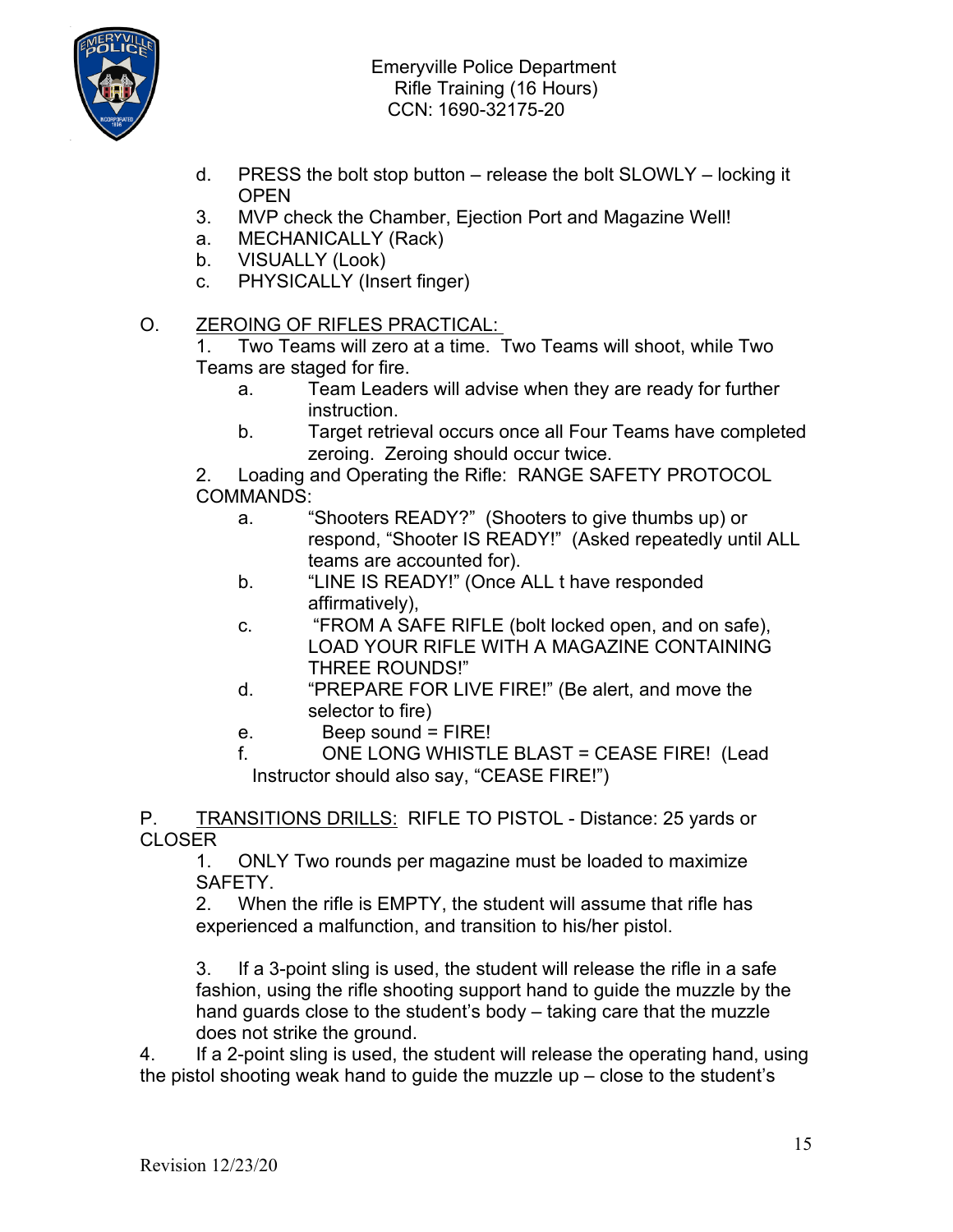

body – transitioning to the pistol one-handed. This will be different for righthanded shooters who shoot the rifle left-handed die to left eye dominance.

- 5. Pistols SHOULD be loaded with FULL magazines to simulate real world incidents.
- 6. TRIGGER RESET should be used during this drill.
- 7. Sidestepping during transitions should be discussed.

II. PROTOCOLS FOR SKILL DEVELOPMENT CLASSROOM AND RANGE

A. Weapons Safety

1. Students already introduced to the safe use of the carry sling will begin each class session after the first morning in a STANDING, SAFE and SLUNG position BEHIND their chairs.

2. Instructors will ensure that all rifles are TOTALLY SAFE (No magazine, bolt locked to the rear, rifle on SAFE) BEFORE the rifles may be placed on tables.

3. Students are henceforth expected to keep their "safe and slung" rifles upon their persons throughout the day (except during the lunch break, OR when necessity dictates)

# B. ON THE RANGE: THE CYCLE OF OPERATION AND MALFUNCTIONS

- 1. Students will be familiar with the Cycle of Operation:
- a. Firing
- b. Extracting
- c. Ejecting
- d. Cocking
- e. Feeding
- f. Chambering
- g. Locking
- 2. Students will be familiar with the respective Malfunctions:
	- a. Failure to Chamber
	- b. Failure to Fire
	- c. Failure to Extract
	- d. Failure to Eject

3. The student will know remedy for two of the four Failures to Function: PUSH-PULL-TILT-RACK

4. The student will know the remedy for a Failure to Extract or Eject: RACK-LOCK-STRIP-TILT-RACK-RACK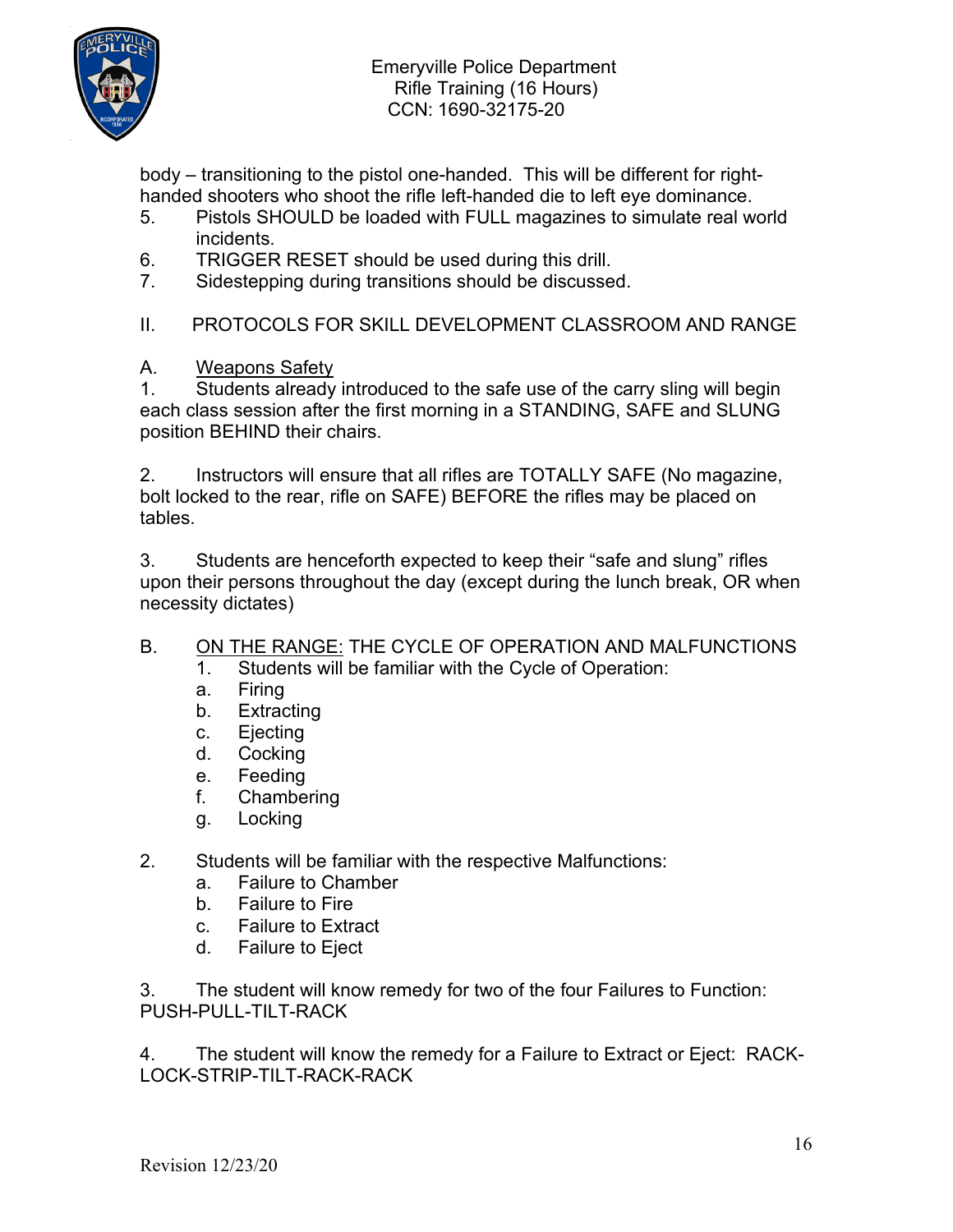

- a. For a Failure to Extract, the bolt MUST BE LOCKED to the rear to relieve spring pressure on the next cartridge.
- b. For uniformity, we refer to these issues as MALFUNCTIONS. (Schools and courses often refer to these malfunctions in different terms: Stage 1-4 Malfunctions, Stoppages, Stage 2 Malfunctions are often called "Misfires," and Stage 3 Malfunctions are often called "Double-Feeds.")
- c. Students should consider addressing these malfunctions ONLY FROM BEHIND COVER, and only as reasonable distances provide reaction time. The shooter should also know as they clear a malfunction, his/her threat may have moved.
- d. The SUPPORT HAND should be used to CLEAR the rifle.
- e. The FIRING HAND remains on the rifle operating controls.
- f. The rifle stock MAY be tucked under the firing arm for additional support.
- C**.** SHOOTING POSITIONS (\*7) Distances: Multiple: 100 yards to 10 feet
	- 1. Students will become familiar with the following shooting positions:
	- a. Prone
	- b. Kneeling supported
	- c. Kneeling unsupported
	- d. Standing supported
	- e. Standing unsupported
	- f. Weak handed shooting / eye dominance
	- g. Use of the Barricade
- 2. SPECIAL CONCERNS:

a. Instructors should EMPHASIZE that mobility must increase as distance decreases. Distance = Reaction Time = Increased Safety. b. As we get closer, our rate of fire INCREASES! Get Closer = Shoot

Faster!

c. With more distance, mobility is less necessary.

d. Students should take care to avoid direct elbow-to-knee (bone-tobone) contact.

- e. With rifles, the same side eye as the shooting hand should be used.
- D. PIVOTING MOVEMENT DRILLS Distance: 21 feet or less
	- 1. Standing Pivots
	- a. The student will look in the direction of the threat.
- b. The student will control the muzzle of the rifle when moving 90 degree (right or left) towards the threat.

c. The students will not "sweep" his/her own feet or the feet of his/her neighbors.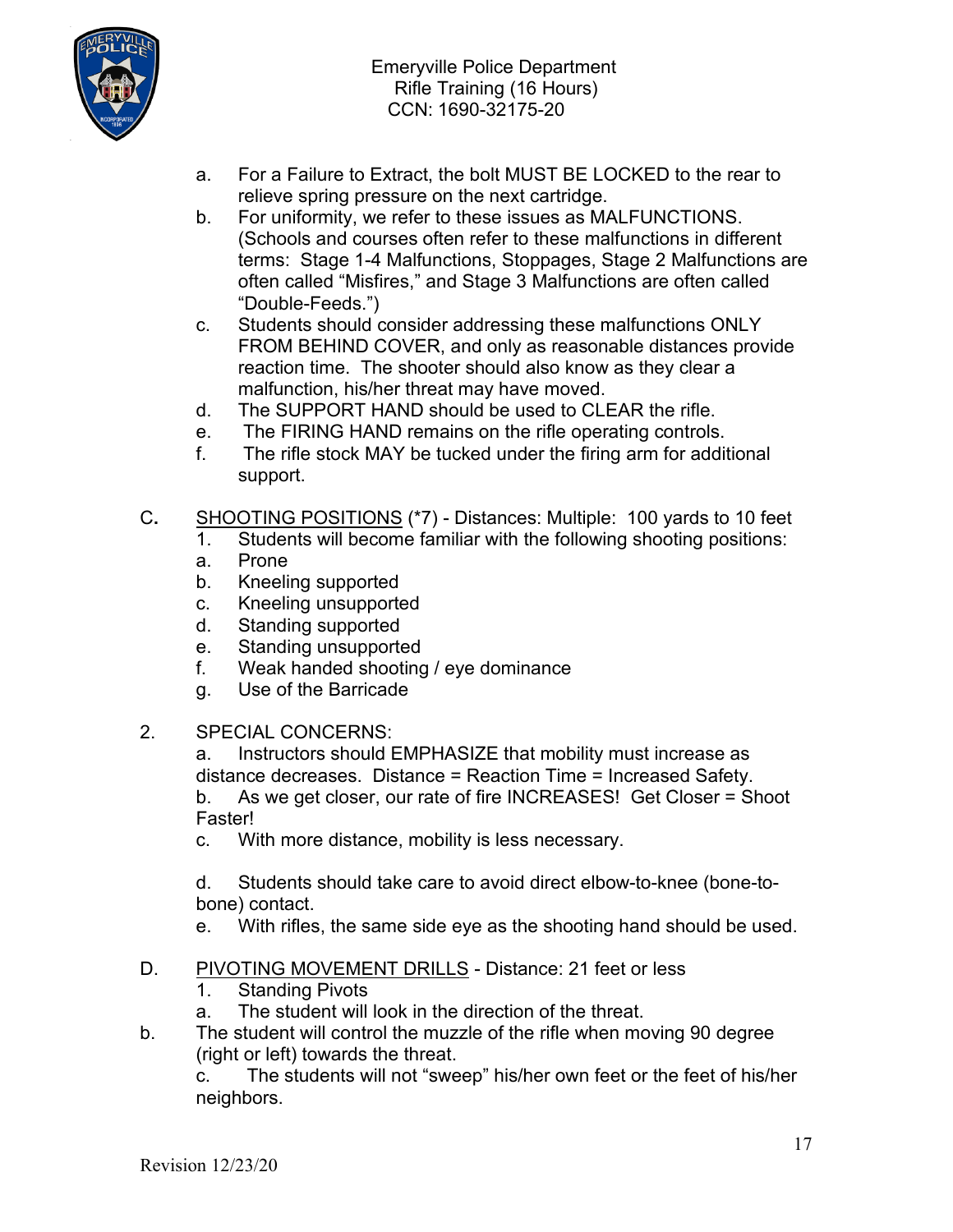

- d. Immediately after firing upon the threat, the student will scan his/her surroundings, including (head only) towards the rear.
- 2. Kneeling Pivots
- a. The student will look in the direction of the threat
- b. The student will control the muzzle of the rifle when moving 90 degree (right or left) towards the threat.
- c. The students will not "sweep" his/her own feet or the feet of his/her neighbors.
- d. Immediately after firing upon the threat, the student will scan his/her surroundings, including (head only) towards the rear.
- 3. TRIGGER RESET should be used during this drill.
- E. RELOADING DRILLS –
- 1. Distances: 25 yards or GREATER\*
- a. Two to three rounds per magazine will be loaded to maximize reloading opportunities.
- b. Students will keep the operating hand on the rifle, using the support hand for reloading.
- c. Students will load the weapon using one spare magazine, which is to be carried in the rifle shooting weak-side rear pocket.
- d. Ammunition and additional magazines may be stored elsewhere, but the magazine to be loaded MUST BE PRESENTED from the rifle shooting weak-side rear pocket, for accessibility and consistency.

#### F. QUALIFICATION SHOOTING

- 1. An 80% accuracy for 50 yards or less using multiple rounds such as the FBI Qualification (AKA: "FBI Q") Course.
- G. REMEDIATION PERIOD
	- 1. Instructors will remediate deficiencies as identified.
	- 2. Remediation to proficiency is required
- H. ADDITIONAL COURSE(S) OF FIRE

1. If no remediation is needed, the Lead Instructor may repeat any of the previously listed courses of fire.

- III. END OF COURSE ACTIONS
- A. RIFLE CLEANING
- B. COURSE EVALUATION, DISCUSSION, AND CERTIFICATION